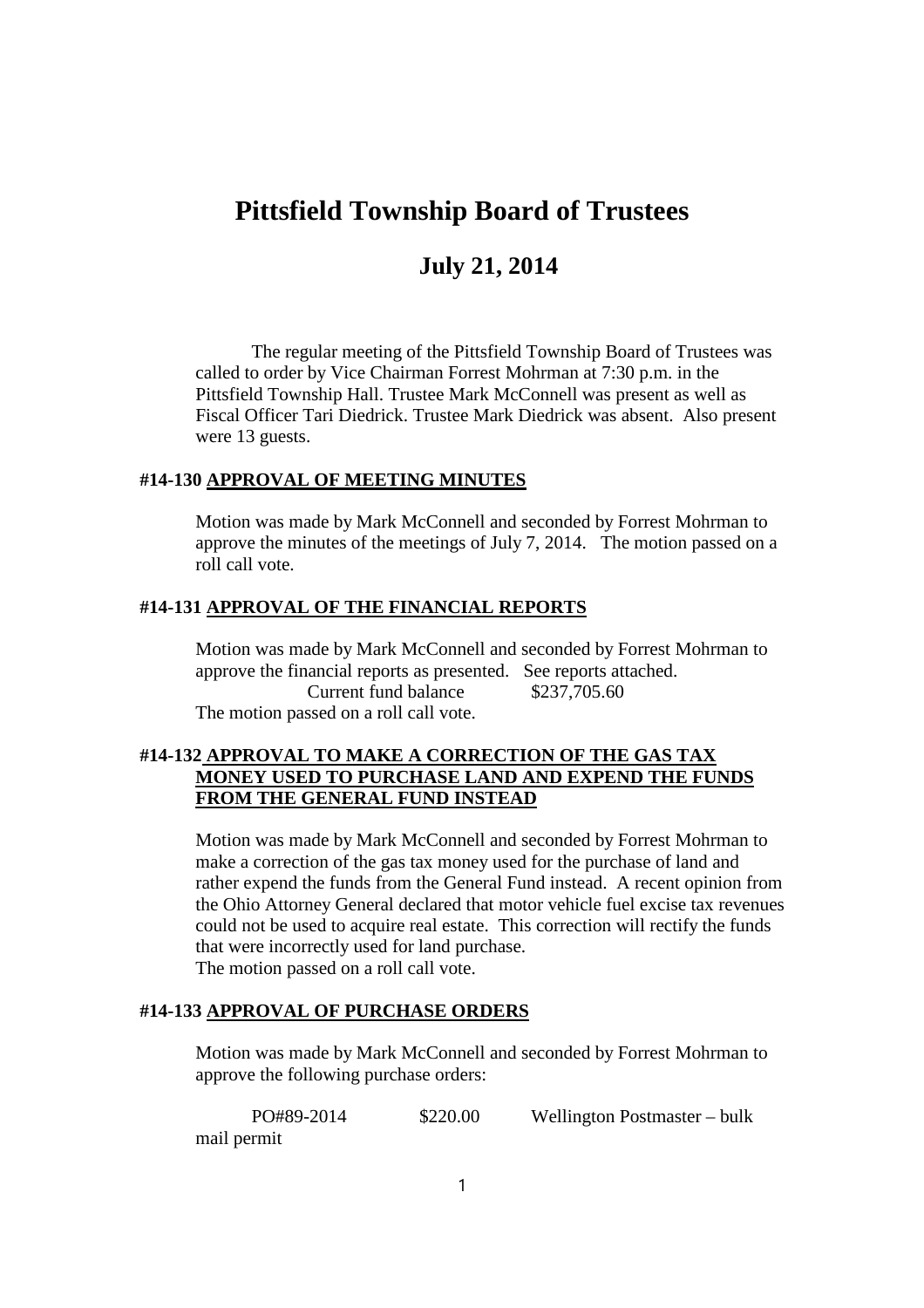| PO#90-2014    | \$5,500.00 | Treasurer of State of Ohio – |  |
|---------------|------------|------------------------------|--|
| auditors fees |            |                              |  |
| PO#91-2014    | \$900.00   | Milton Trucking – stone      |  |

The motion passed on a roll call vote.

### **#14-134 APPROVAL OF PAYMENT OF CURRENT BILLS**

Motion was made by Mark McConnell and seconded by Forrest Mohrman to approve

the following: Voucher #51 Warrants #9721 through #9739 All totaling \$7,856.92 The motion passed on a roll call vote.

#### **MEETING REPORTS**

RLCWA – July 9 - Mark McConnell CLCAD – July 10 – Mark McConnell Storm Water – July 17 - Mark McConnell LCTA – July 17 – Forrest Mohrman

### **OLD BUSINESS –**

The Guthrie Ditch Project was discussed. There has been no response from one of the residents whose signature is necessary to proceed with the project. It was suggested that the Guthrie Ditch Project be presented as a "petition project" which would mean that it would go before the county commissioners and a public hearing would be held before proceeding with the project.

# **#14-135 APPROVAL TO SUBMIT THE GUTHRIE DITCH PROJECT AS A PETITION**

### **PROJECT TO THE COUNTY COMMISSIONERS**

Motion was made by Mark McConnell and seconded by Forrest Mohrman to give approval to submit the Guthrie Ditch Project to the county commissioners as a petition project. It is estimated that the project would cost \$63,000.00. Application will be made to the Lorain County Storm Water District for funds for the project. The motion passed on a roll call vote.

The Plum Creek Ditch Project was discussed. The project would involve the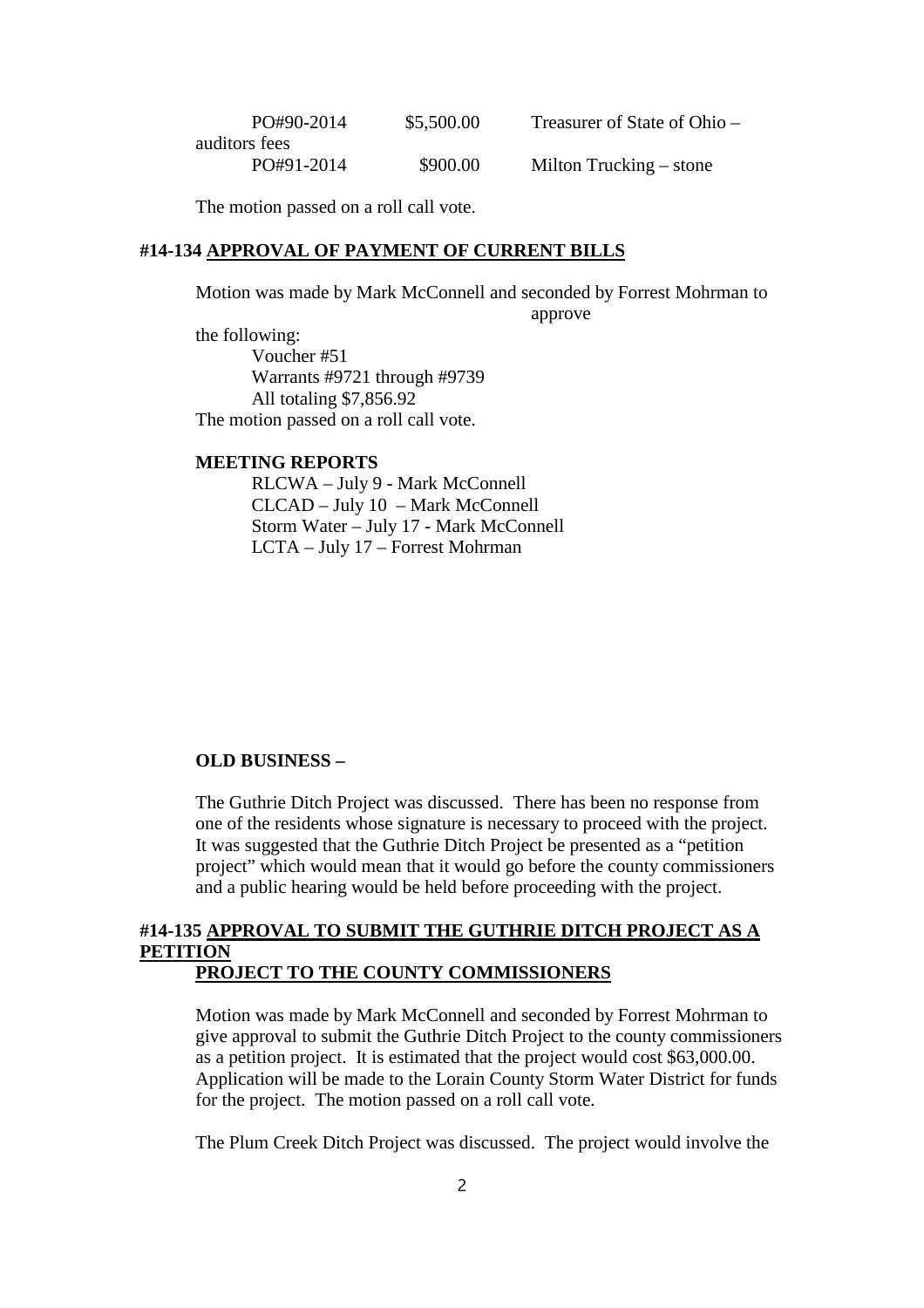cleaning of the Plum Creek on the north branch from Quarry Road to Hamilton Street in Oberlin. A letter was read from residents Steven and Lezlie Dennis requesting that the project proceed. The project would cross into property belonging within the City of Oberlin and New Russia Township.

### **#14-136 APPROVAL TO MAKE APPLICATION TO THE LORAIN COUNTY STORM WATER DISTRICT FOR THE CLEANING OF PLUM CREEK**

Motion was made by Mark McConnell and seconded by Forrest Mohrman to make application to the Lorain County Storm Water District for the cleaning of Plum Creek.

The motion passed on a roll call vote.

### **ZONING BUSINESS**

The Pittsfield Township Zoning Board presented two zoning amendments to the Trustees for review. The proposed changes are to move concrete plants from prohibited to conditionally permitted and to make a change in sign regulations. A public hearing will need to be held for public review of these proposals.

# #**14-137 APPROVAL TO HOLD A ZONING PUBLIC HEARING ON AUGUST 11, 2014 AT 7:30 P.M. TO REVIEW THE PROPOSED ZONING AMENDMENTS**

Motion was made by Mark McConnell and seconded by Forrest Mohrman to approve the holding of a zoning public hearing on Monday, August 11, 2014 at 7:30 p.m. to review the proposed zoning amendments. The motion passed on a roll call vote.

The Board of Zoning Appeals will be holding a hearing on Thursday, July 24, 2014 to discuss the allowable size of accessory buildings.

### **ROAD AND MAINTENANCE REPORT –**

A report was read from Dan Shinsky. He has fixed a tile on Hawley Road. He has sprayed the roadsides in areas where he is not able to mow. He has been in contact with the County Engineers' Office in regards to the OPWC project for 2015.